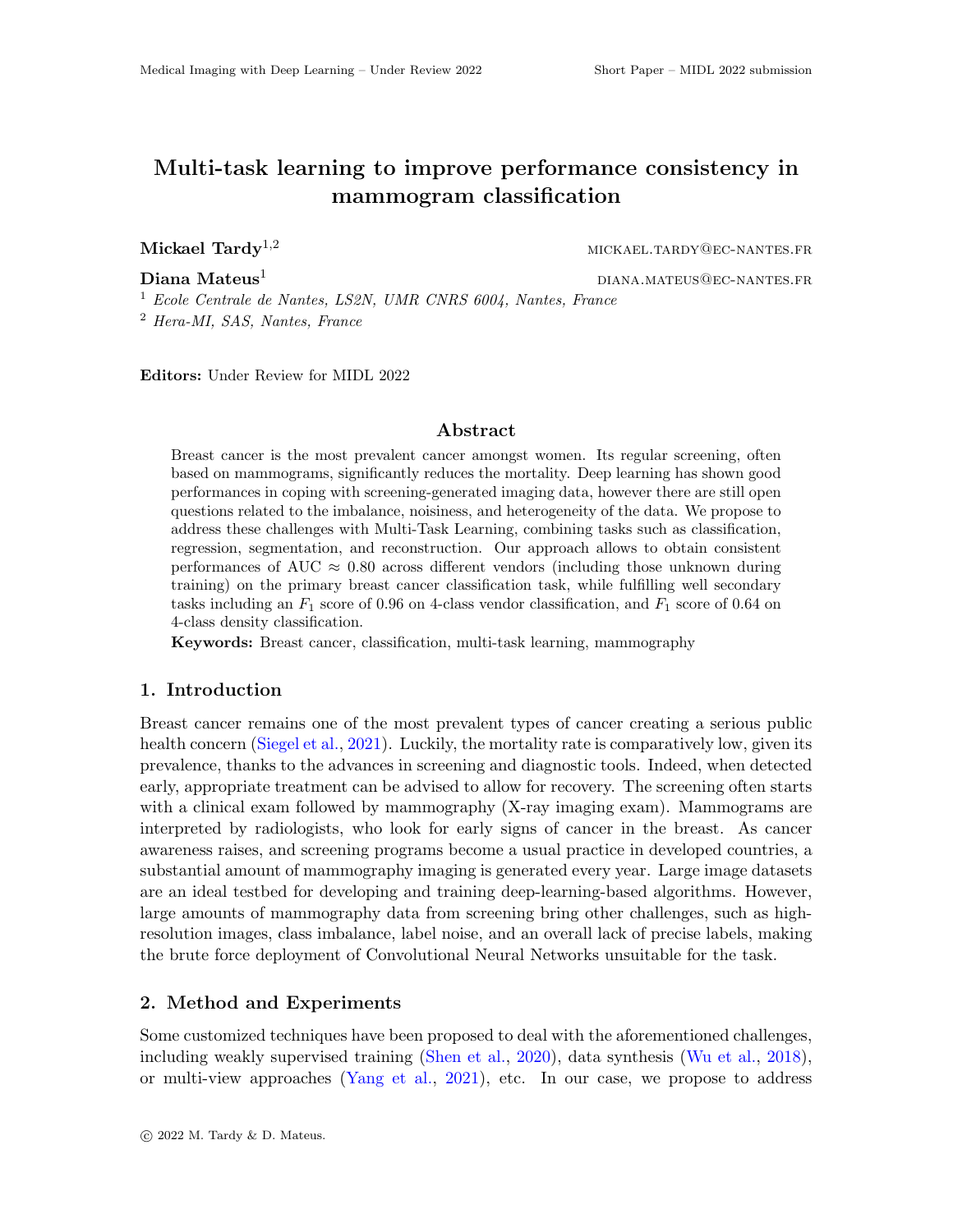

<span id="page-1-0"></span>Figure 1: Overview of the proposed method: for a given mammography image, an autoencoder-like neural network is trained with multiple objectives.

the mammogram classification problem through multi-task learning, coping with several of the above challenges at once [\(Tardy et al.,](#page-2-4) [2022\)](#page-2-4). The proposed method is illustrated in Figure [1.](#page-1-0) We aim at higher and more consistent performances by training a neural network simultaneously with multiple objectives, and thereby allowing the network to learn more informative features from a given sample.

*e.g., classification, regression*<br>  $\frac{\hat{y}_i \in \{\text{BERADS1}, \dots, \text{4}\} \cdot \text{5}}{\hat{y}_j \in \{\text{BERADS1}, \dots, \text{4}\} \cdot \text{5}}$ <br>  $\frac{\hat{y}_j \in \{\text{BIRADS1}, \dots, \text{4}\} \cdot \text{5}}{\hat{y}_j \in \{\text{BIRADS1}, \dots, \text{4}\} \cdot \text{5}}$ <br>  $\frac{\hat{y}_j \in \{\text{BIRADS1}, \dots, \text{4}\} \cdot \text{5}}$ Our multi-task learning approach is inspired by clinical screening practices. When radiologists interpret a mammography exam, for each breast, they analyze two views acquired from different angles, looking for similarities amongst them. In addition, they evaluate the overall distribution of the parenchymal tissue and its symmetry in the two breasts, with dense breasts being more exposed to a risk of developing cancer. In this sense, the incidence and density provide additional information for the interpretation, and presumably a trainable algorithm can also benefit from this information to enhance the overall knowledge. Fortunately, these labels (density, view angle) are generally available from clinical reports, allowing to avoid the expensive annotation burden. Finally, it has been shown, that learning relevant features is also possible from an unsupervised reconstruction task with an autoencoder-like setup (without skip connections between the encoder and decoder). Combining several objectives also allows reducing the influence of the noise of each isolated label, with cancer classification being usually the noisiest.

We argue that learning several objectives from the input samples yields higher and more consistent performances on the main task of cancer classification. Moreover, multi-task learning allows completing secondary clinically relevant objectives, such as, for example, breast density estimation, which is also beneficial from a computational speed standpoint, as the algorithm is capable of providing several predictions in one forward pass.

Compared to our original work [\(Tardy et al.,](#page-2-4) 2022), we further experimented with complementary outputs, such as percentage density regression (based on BI-RADS 4th edition), breast normality classification (based on ACR classification), dense tissue distribution segmentation as in [\(Tardy et al.,](#page-2-5) [2019\)](#page-2-5), and vendor classification. We observe that these objectives do not decrease the performance of the primary breast cancer classification task, while the network also performs well on the additional tasks, achieving an F1 score of 0.95 on vendor classification and an MAE of 14% on percentage density estimation.